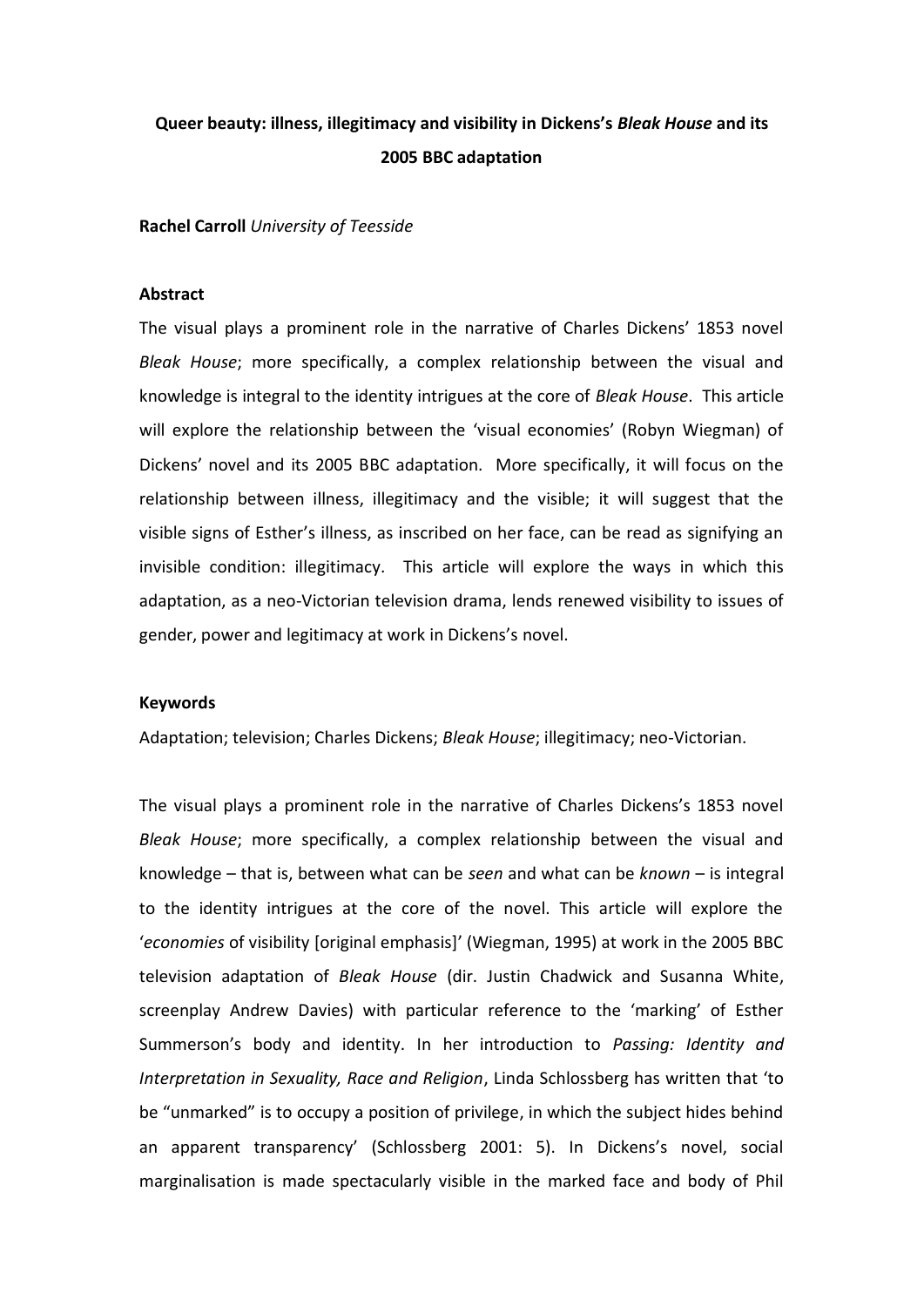Squod, a foundling who can date his birth only by parish calculations: his face is 'spile[d]', 'singe[d]' and 'scorched' (Dickens 1996: 421) and his hands 'notched', 'seamed' and 'crumpled' (Dickens 1996: 351). Both his appearance and his gait have a 'sinister' (Dickens 1996: 351) bent suggestive of an oblique relationship to social legitimacy: 'He has a curious way of limping round the gallery with his shoulder against the wall, and tacking off at objects he wants to lay hold of, instead of going straight to them, which has left a smear all round the four walls, conventionally called "Phil's mark" (Dickens 1996: 350-351). Squod is irrevocably marked by his origins: his 'beauty [is] queer, wery queer' (Dickens 1996: 421). $^1$  By contrast, Esther Summerson is initially unmarked by her illegitimate origins; the invisibility of her condition enables her to 'pass' in respectable society. Her capacity to pass unmarked, however, is compromised by the after effects of smallpox; I will argue that the visible signs of Esther's illness, as inscribed on her face, can be read as signifying an 'invisible' condition: illegitimacy.

Robyn Wiegman describes vision as 'the privileged sense of modernity' (Wiegman 1995: 3) but qualifies this statement by asserting that 'its ability to establish and guarantee both meaning and truth is repeatedly undermined not only by modernity's own philosophical and representational preoccupations but also by its relationship to technological production and reproduction' (Wiegman 1995: 3). Wiegman refers to the 'economies of visibility' [original emphasis] (Wiegman 1995: 3) and their threefold modalities of vision, the visual and the visible: that is, firstly, '[the] epistemologies of vision', secondly, 'the representational ideologies of visual technologies' and finally, 'the appropriations and significations of the body as the determinative site of visible differences' (Wiegman 1995: 3). The economies of visibility to which Wiegman refers can be mapped onto *Bleak House* and its 2005 television adaptation. This article takes as its focus the visible marking of Esther's body as signifying an 'invisible' difference. More specifically, motifs of misrecognition, in the novel and its adaptation, will be considered in relation to

 $<sup>1</sup>$  In the 2005 adaptation Squod (Michael Smiley) is relatively normalized and the 'spectacle' of the</sup> disabled body largely projected onto the figure of Smallweed (Philip Davis), a character of malevolent energy. For recent discussions of disability in Dickens, see Julia Miele Rodas (2004) and Martha Stoddard Holmes (2004).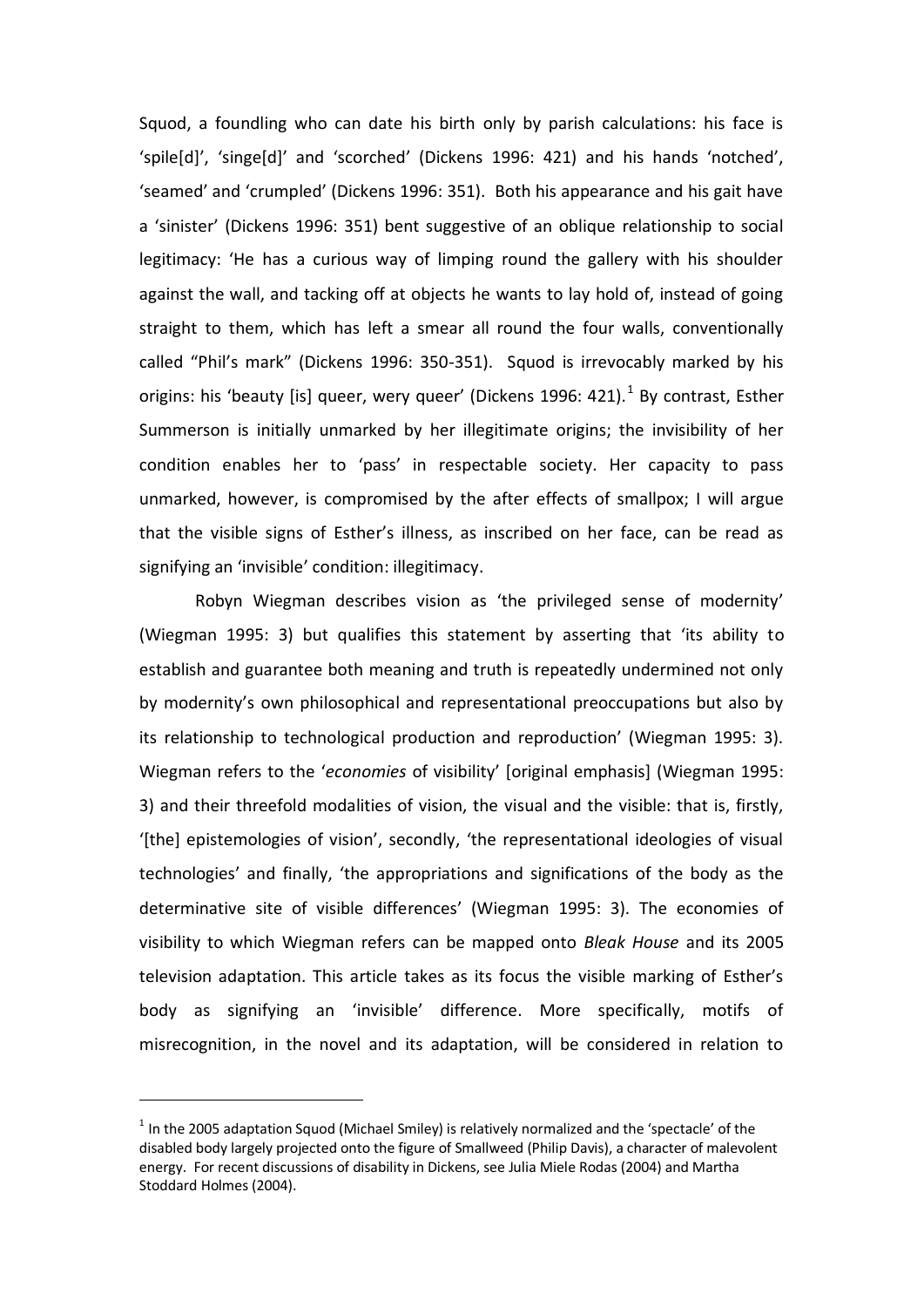questions of vision and narrative knowledge; the significance of the mirror and the veil, as deployed by Esther and Lady Dedlock respectively, will be analysed as technologies of the visual. I aim to suggest that the economies of visibility at work in the 2005 BBC adaptation ultimately resist the legitimising impetus of Dickens's narrative; Esther's 'queer beauty' persists as a testament to the 'social death' of illegitimacy as a gendered condition to which both Esther and Lady Dedlock are subject.

#### **Reading faces: Esther's moments in the mirror**

The status of knowledge, especially in relation to questions of identity, is deeply implicated in questions of visibility not only in the 2005 adaptation but also in its source text. Indeed, the capacity to read visible signs is a signifier of power in *Bleak House*. The trope of surveillance, both investigative and disciplinary, in particular conveys the implication of the visible in regimes of knowledge and power. An inability to decipher the written word, as manifested by both Krook and Jo, seems to signify a precarious grasp on the symbolic and material world. Moreover, the narrative of Esther's illegitimate daughterhood and Lady Dedlock's illegitimate motherhood is one which is made visible through the reading both of inscriptions – of signatures and of 'the hand' – and of faces; indeed, a series of uncanny recognitions and misrecognitions discloses illegitimacy as a story written onto the body. These recognitions are uncanny in the sense that they are founded in a perception of resemblance whose origin is unknown; in the 2005 adaptation they are communicated by lingering or repeated gazes in which the visible is held in suspension but the meaning which it contains remains inaccessible.

The viewer's gaze is implicated in this unknowing seeing in a scene in which Esther (Anna Maxwell Martin) first encounters her mother, Lady Dedlock (Gillian Anderson). Lady and Sir Leicester Dedlock's (Timothy West) belated entry into the Chesney Wold parish church is met with the mostly deferential attention of its congregation, with the exception of Boythorn (Warren Clarke) whose disrespectful outburst arrests the progress and penetrating gaze of Sir Leicester. This disruption of social etiquette draws Lady Dedlock's attention to the pew in which Esther, as Boythorn's guest, sits. A shot / reverse shot sequence establishes Lady Dedlock's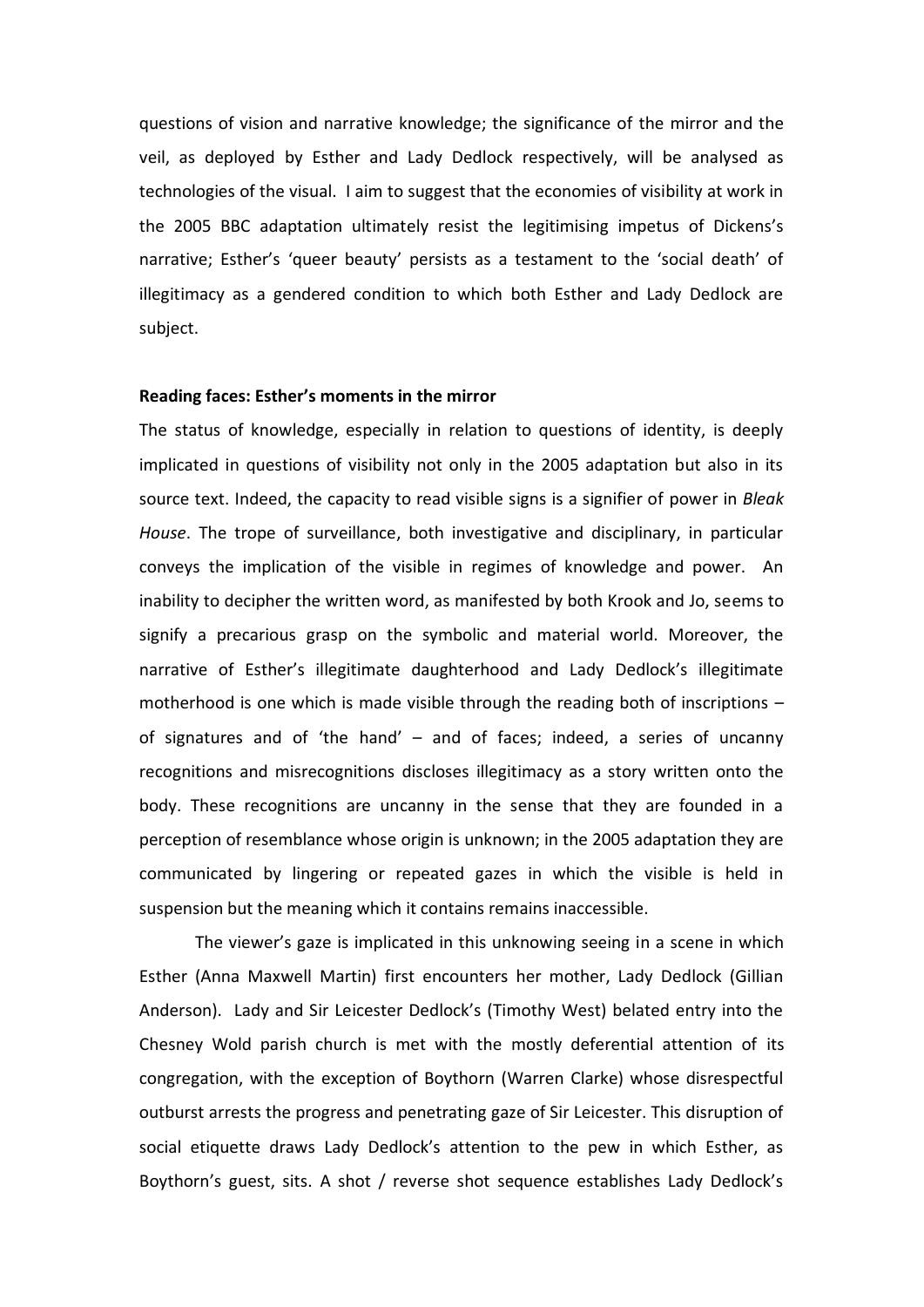awareness of Esther's presence (though not of her identity) and Esther's consciousness of Lady Dedlock's notice. However, as Lady Dedlock enters the pew directly in front of Esther their faces occupy the same frame for the first time. Lady Dedlock is brought into focus as she inclines her face, her eyes cast downwards and shadowed by the brim of her hat, towards Esther seated behind her. While remaining in the foreground Lady Dedlock's face then recedes in terms of visibility as the focus shifts to Esther in the background; her unguarded gaze is framed by the outline of the bonnet set high on her head, as she looks openly but unseen towards Lady Dedlock, whose features are visible only to the viewer. This subtle shifting of perspective confounds the temporal relationship apparently established by the spatial positioning of its subjects, in which Lady Dedlock comes *before* her daughter. Lady Dedlock precedes her daughter as her maternal origin, but the effects of her 'authorship' are temporally deferred given that her identity as Esther's mother has yet to be disclosed, both to herself and to her daughter; in a sense, Lady Dedlock is destined to *become* Esther's mother in the course of the narrative. This scene establishes an almost palimpsestuous layering of the faces of daughter and mother, as one and then the other comes into focus. The concept of the palimpsest has been deployed as an analogy by which to suggest the complex relationship between an adaptation and its source text; for example, Linda Hutcheon has suggested that adaptations are 'inherently "palimpsestuous" works, haunted at all times by their adapted texts' (Hutcheon 2006: 6). This analogy is perhaps especially apt where the source text is experienced by the viewer for the first time through the adaptation. In one sense an adaptation, however 'faithful', necessarily overlays and obscures its source text; in another sense, an adaptation, no matter how 'free', inevitably preserves the source text as its integral trace, whether acknowledged or denied. Sarah Dillon has written that: 'The "present" of the palimpsest is only constituted in and by the "presence" of texts from the "past", as well as remaining open to further inscription by texts of the future' (Dillon 2005: 249). The layering of Esther and Lady Dedlock's faces is suggestive of the persistence of the past and the return of a repressed history; for Esther, Lady Dedlock is the trace of an illegitimate origin, whereas for Lady Dedlock Esther is the trace of a traumatic past. Indeed, the female face is the recurring and uncanny site of a sequence of mis/recognitions in the 2005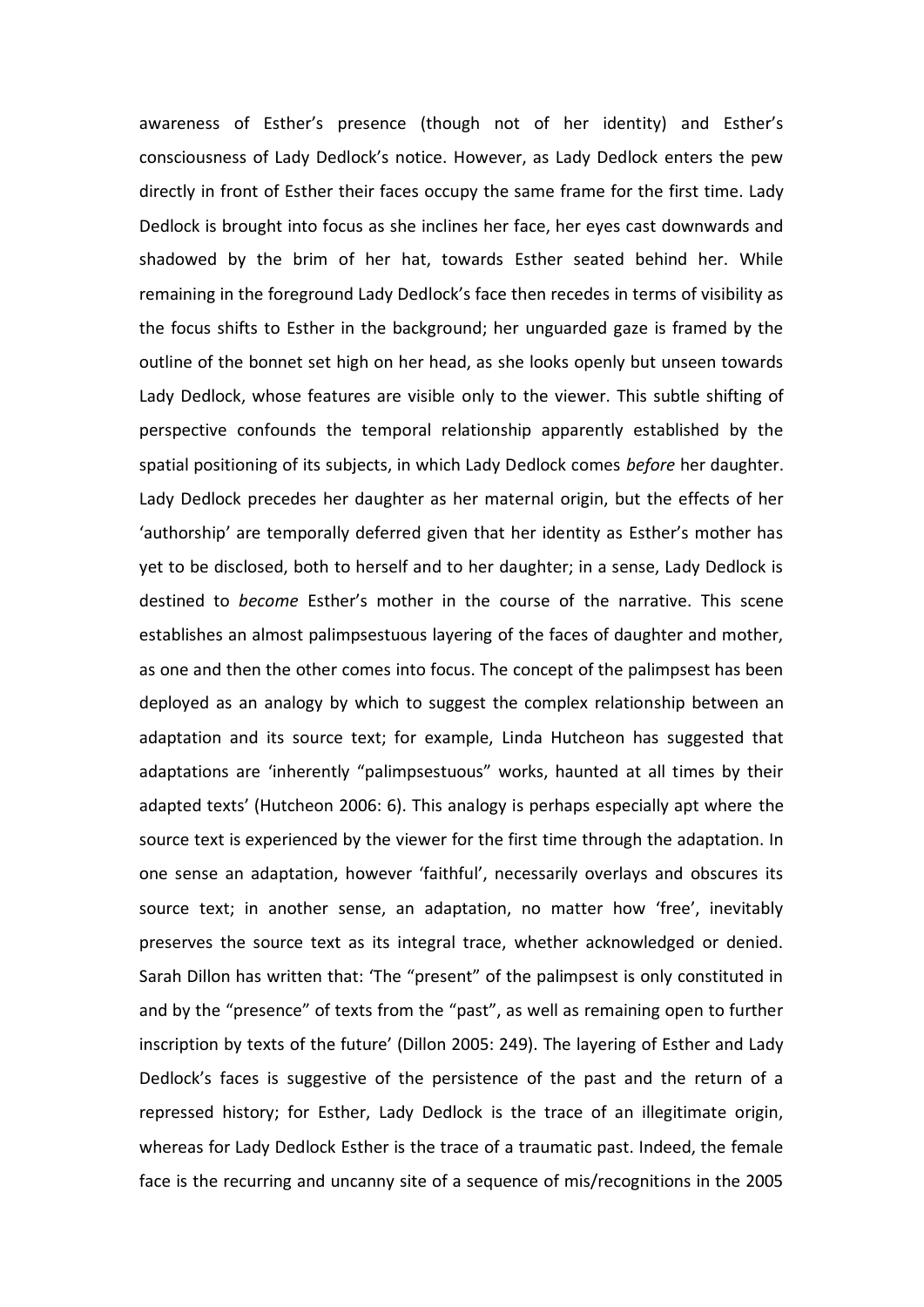adaptation which seem to be mistaken or misplaced but which are retrospectively understood to be 'true'. When Guppy (Burn Gorman) 'sees' Esther in a portrait of Lady Dedlock the visible is at odds with what is known, but it anticipates what will be discovered. When Jo (Harry Eden) mistakes Esther for the 'lady in a veil', we know that he sees what Esther cannot yet know: that Lady Dedlock is her mother. These mis/recognitions, then, constitute a visual economy through which Esther's unknowing relationship to Lady Dedlock is revealed. Indeed, the role of unknowing recognitions is foregrounded in the 2005 adaptation in a scene in the opening episode (which does not feature in Dickens's novel) in which Esther encounters her own father, Hawdon (John Lynch); his lingering glance is contrasted with her averted gaze, but only the viewer with prior knowledge of the narrative is able to 'recognize' the significance of this scene.

By translating a written narrative into a visual one, a televisual adaptation might be expected to make visible to the viewer what can only be imagined by the reader; most dramatically in an adaptation of *Bleak House*, the evidence of the after effects of smallpox on the face of its protagonist Esther Summerson. The 2005 adaptation was broadcast not in the Sunday evening slot often reserved for the screening of 'quality' classic serialisations but in weekly half hour instalments in prime-time slots more commonly occupied, in contemporary schedules, by soap operas or lifestyle programming. Contemporary British television audiences for the 2005 adaptation could be expected to be familiar with televisual conventions for the staging of a woman's encounter with her transformed image as popularized in the makeover genre.<sup>2</sup> As makeover programmes centring on the predominantly female face and body extend the scope of intervention from fashion and style to cosmetic and reconstructive surgery, and extend the scope of objectives from the renewal of self-esteem to a defeat of the aging process, the message that they implicitly convey is that no change is irrevocable. In this context, the 2005 adaptation of *Bleak House* is highly distinctive in offering a representation of a body and identity irrevocably

<sup>2</sup> *What Not to Wear* (BBC / ITV 2001 -) and *10 Years Younger* (Channel 4 / Maverick 2004 -), both broadcast in prime-time slots on terrestrial UK channels, exemplify the generic conventions of this form of reality television.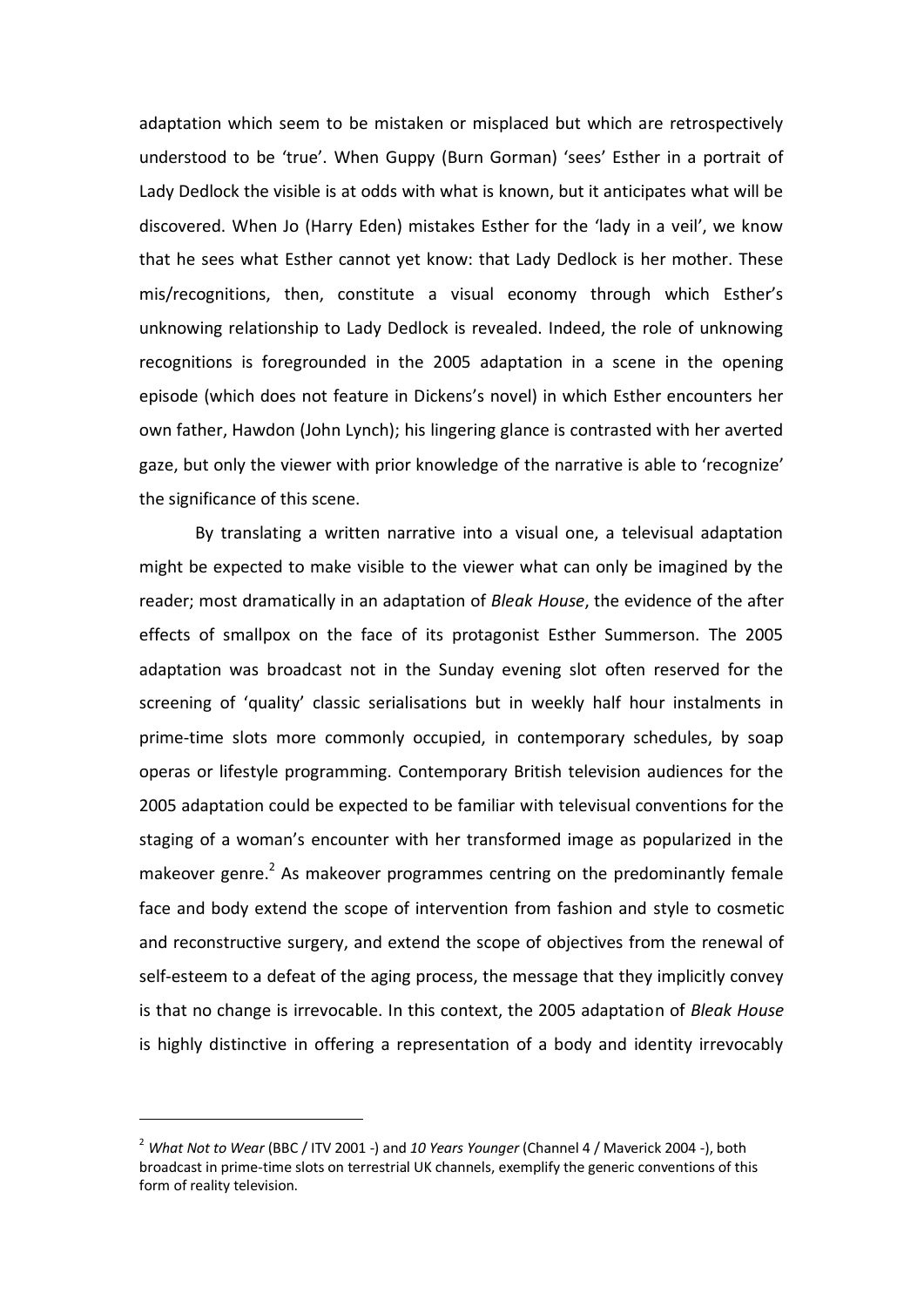changed by illness; Esther's 'moment in the mirror'<sup>3</sup> reveals a face whose previously smooth and even surface is now blistered and inflamed. Nor does the 2005 adaptation evade the long-term consequences of her illness; shots of her face and body in subsequent episodes confirm that while the scars fade they remain prominently visible on her face, neck, chest and hands. Esther's adoptive family and friends – figures who, in the context of the contemporary makeover genre, would constitute a chorus charting and affirming the subject's transformation – respond to her illness by denying its gravity; they insist that she is 'unchanged' and endeavour to conceal from her any indications shock or dismay. The contemporaneous illustration by Hablot Browne (Phiz), entitled 'Magnanimous Conduct of Mr Guppy', reflects this discretion with regard to Esther's post-illness appearance by depicting her with her face averted (Dickens: 1996, 969). However, the reality of her alteration is visually inescapable; while the reader of the novel may choose to believe that the effects of Esther's illness are as truly immaterial as her friends insist the viewer of the adaptation is swiftly disabused of any such fantasy.

The mirror is problematically enlisted as an arbiter of objective truth in the context of the makeover genre; its unforgiving reflection in the 'before' scenes underlining its authority in the 'after' scenes, as an affirming witness to radical transformation. I wish to reflect on the *mediating* role of the mirror as a visual technology – that is, the extent to which it produces and constructs the visual knowledge which it appears to disclose – and the ways in which this is made apparent in the 2005 adaptation and its source text.

In Dickens's novel, Esther's own encounter with her 'altered self' (Dickens 1996: 561) is mediated by a sequence of screens through which she both conceals and reveals her own image to herself:

> My hair had not been cut off, though it had been in danger more than once. It was long and thick. I let it down, and shook it out, and went up to the glass upon the dressing-table. There was a little muslin curtain drawn across it. I drew it back; and stood for a moment looking through such a veil of my own hair that I could see nothing else. Then I put my hair aside, and looked at the reflection in the mirror  $\left[ \ldots \right]$  I was very much changed  $-$  O, very, very much.

(Dickens 1996: 572)

 $\overline{a}$ 

 $^3$  A generic motif discussed in Moseley (2000).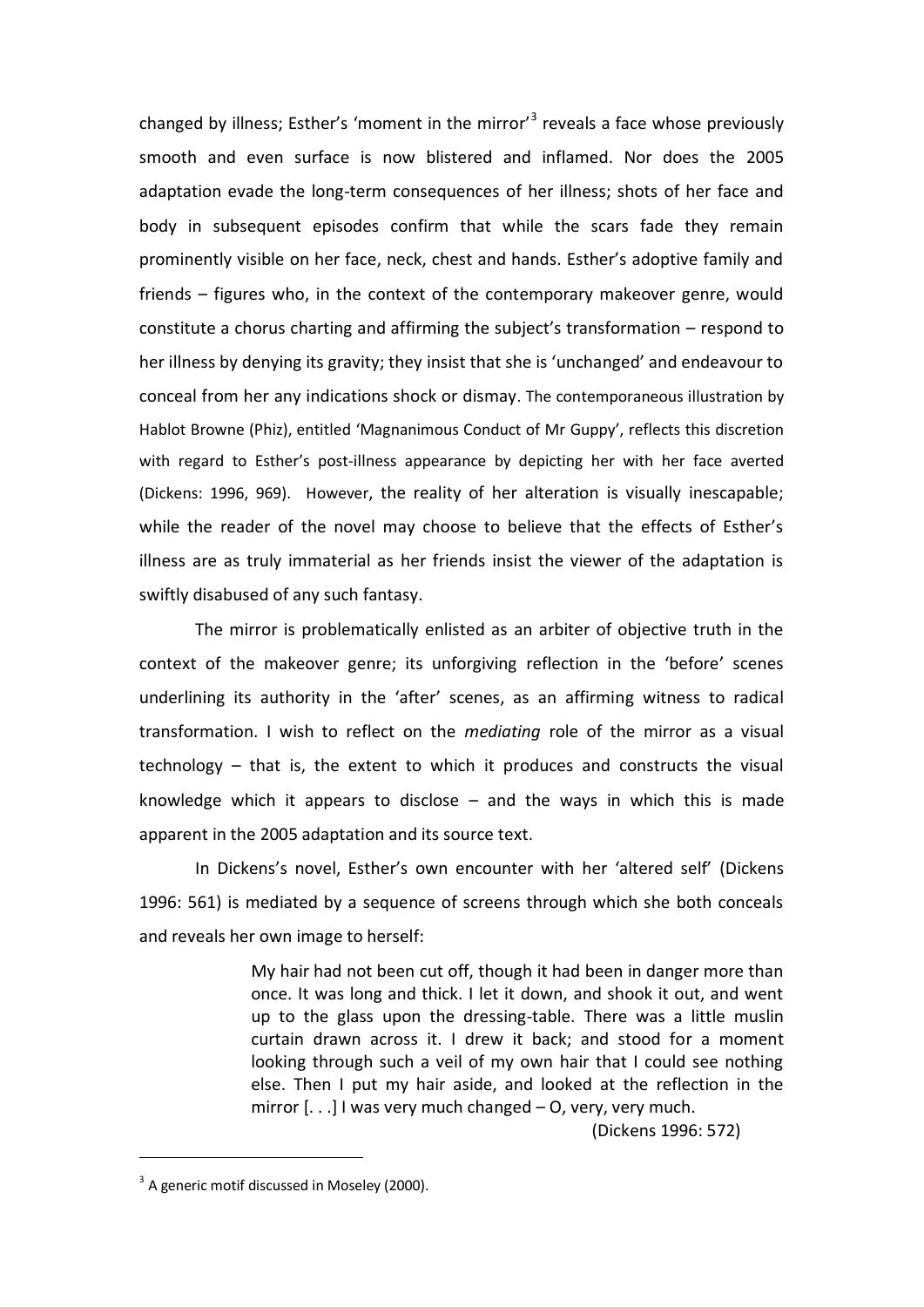The muslin curtain concealing the mirror's surface is suggestive of conventions of mourning; Esther's veil of hair both deprives her of vision and conceals her face from viewing. The suspenseful and charged deferral of the moment of self-revelation in Dickens's novel – and indeed Esther's carefully staged re-entry into society – is much foreshortened in the 2005 adaptation. The prolonged disorientation and distress which Esther suffers alone in the course of her illness in Dickens's novel are neither directly depicted nor inferred in the adaptation. Esther's illness, and the unavailability of her subjectivity to the viewer, is signified only by a shot of her body turned away and obscured by bedclothes; the face in which her child nurse Charley (Katie Angelou) reads her illness is concealed from view. In the 2005 adaptation the fact of Esther's alteration becomes visual currency in advance of her apprehension of it; in this way it foreshadows the way in which her 'altered self' will always go in advance of her. Esther confronts her reflection within the enclosed frame of a handheld mirror, under the tearful watch of Charley whose solicitude has betrayed in advance the gravity of her change. Where the conventions of makeover television conflate the perspective of the subject and her voyeuristic audience by delivering the visual gratifications of the 'big reveal' to both simultaneously, this visual revelation of a changed self retains a distance between seeing and the subjective experience of seeing others see oneself.

Esther's request for a mirror on her recovery in both Dickens's novel and the 2005 adaptation, can be contrasted with an earlier refusal of a mirror; in a scene reproduced in the first episode of the adaptation, Esther declines Guppy's offer of a mirror in the antechambers of the Courts of Chancery as she waits to be summoned to appear on a very public stage. Her refusal in these establishing scenes can be read as signifying her modesty and lack of vanity but is also, perhaps, indicative of a desire to evade notice, to believe herself unseen and invisible. Esther's insistence, from the confinement of her sickbed, that she be given access to a mirror, and her sober assessment of her altered features, indicates an understanding that she can no longer pass unnoticed. The mirror here echoes the layering effect of the encounter scene in church; it signifies a temporal layering of subjectivity in which a 'former' but surviving self is overlaid by the visible and altered self of the present and future. This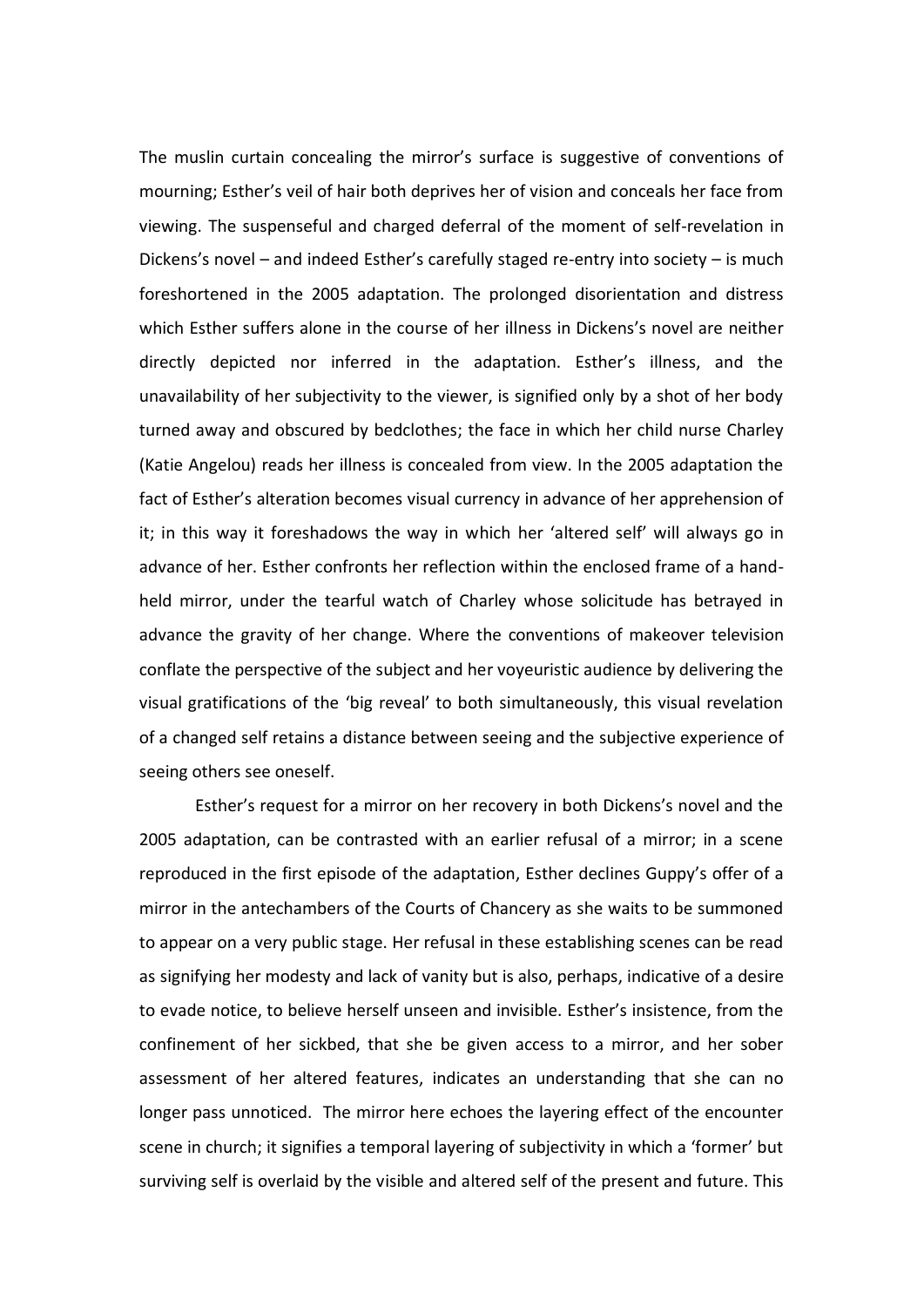effect is further enforced in the 2005 adaptation during Esther's reunion with Woodcourt (Richard Harrington). Woodcourt, like Hawdon before him, has been feared lost at sea but, like Esther, has survived a traumatic encounter with death. At Woodcourt's approach at the door of her room, Esther gazes at her own reflection in a mirror whose glass is far from transparent; its surface is mottled with age and superimposes over her reflection a layer of tarnished shadows. This mottled mirror not only mimics the way in which her features seem to be obscured by the scarring of smallpox but also calls attention to the mirror as a kind of screen through which the self is viewed. Esther's romantic hopes, already compromised by her illegitimacy and by Woodcourt's relative poverty, seem to recede just as the image of her former self recedes into the mirror. However, Woodcourt's capacity, unlike her friends and adoptive family, both to acknowledge her change and continue in his fidelity to her is suggestive of another interpretation for this image: the mirror *preserves*, in palimpsestuous fashion, the traces of Esther's identities while refusing, in its opacity, to disclose any fixed or definitive account of her identity.

I would suggest that the tactful refusal, on the part of Esther's adoptive family and friends, to acknowledge the impact of her changed appearance and its implications powerfully echoes the tact which they exercise in relation to her illegitimacy; the loyalty of Esther's circle defies both the conventions of femininity (in relation to her appearance and its implications for her prospects as an unmarried woman) and the social and legal structures by which Esther's status is defined. However, Esther *is* changed. She can no longer conceal her difference from others and must witness anew the apprehension of her difference by others: that is, she can no longer 'pass' as unmarked.<sup>4</sup> Crucially, in Dickens's novel Esther conflates the visible traces of her illness with the invisible stigma of her illegitimacy: hence, she refers to 'my disfigurement and my inheritance of shame' (Dickens 1996: 692) as if her disfigurement were an embodiment of her shame. Esther's illness, and the economies of visibility in which it is implicated, can be considered a metaphor for her illegitimacy; the scarring which results from her contraction of smallpox can be read

<sup>4</sup> Helena Michie refers to these encounters as 'moments of painful triumph' in which '*Bleak House*'s cast of characters is forced to read the autobiographical calendar of distress' concealed to date by Esther's silence and invisibility (Michie 1989: 207).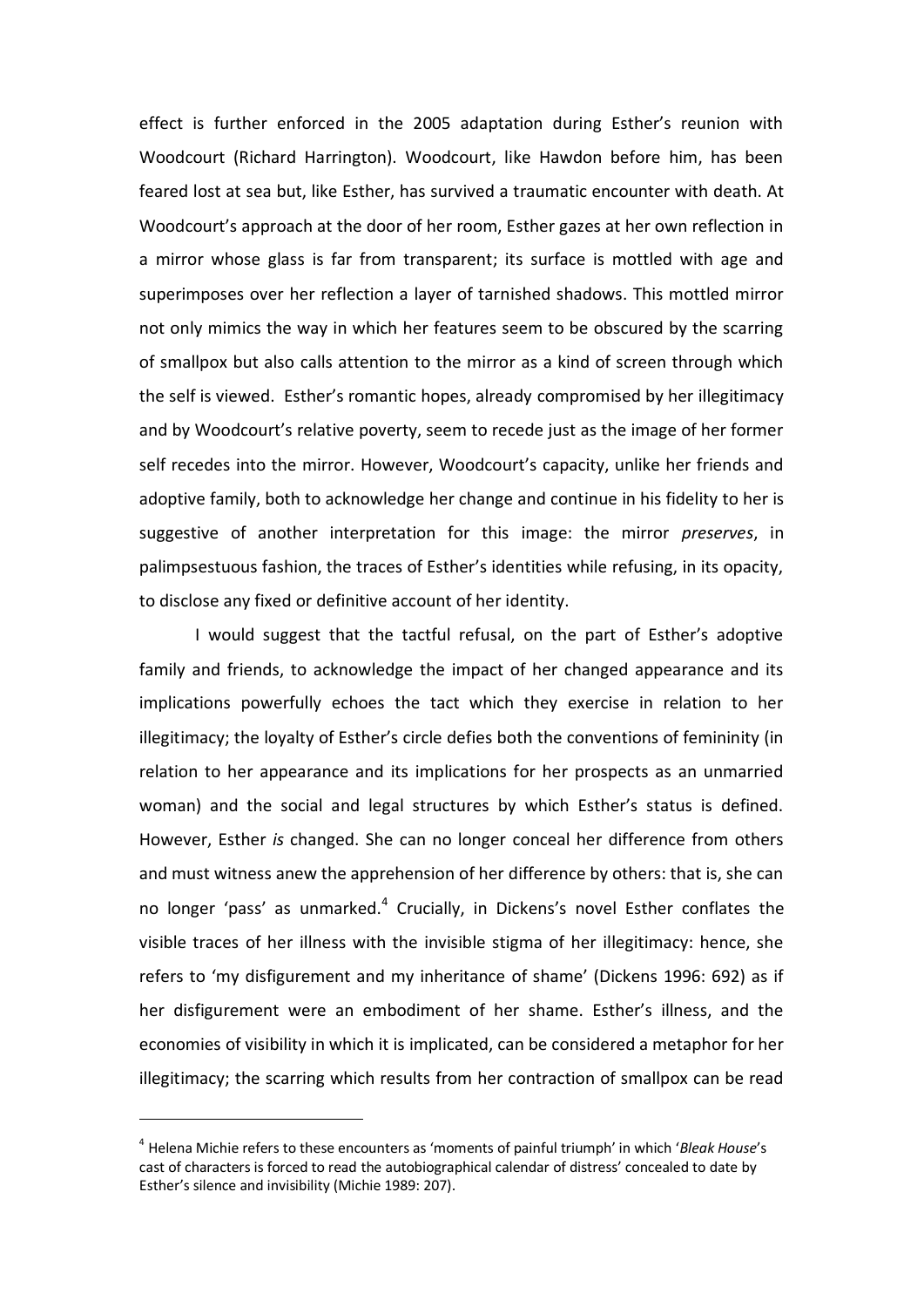as the visible signifier of an invisible stigma. Moreover, her illness can be understood as a re-enactment of the trauma of her birth; its delayed and displaced relationship to her origin only confirming the way in which it functions as the site of a traumatic memory.

# **Drawing the veil: the social death of illegitimacy**

When Esther recounts the details of her illness in Dickens's *Bleak House* it becomes not simply a story of ill health, recovery and its after effects but a narrative of a more profound reconfiguring of identity:

> I had no thought, that night – none, I am quite sure – of what was to happen to me. But I have always remembered since, that when we had stopped at the garden gate to look up at the sky, and when we went upon our way, *I had for a moment an undefinable impression of myself as being something different from what I then was* [added emphasis]*.* I know it was then, and there, that I had it.

> > (Dickens 1996: 489)

It is in her illness, then, that Esther suffers her illegitimacy. She experiences a temporal disorder in which she is separated from 'all my experiences, mingled together by the great distance' (Dickens 1996: 555) and in which 'there was little or no separation between the various stages of my life [. . .] the way in which these divisions of time became confused with one another, distressed my mind exceedingly.' (Dickens 1996: 555). This disordered experience of time and memory is suffered by one who is forever determined to live in the aftermath of another person's past: that is, of one who must, in Jenny Bourne Taylor's words, 'grapple  $\lceil \, \ldots \, \rceil$ .] with the problems of bearing the mark of an unknowable past, of having an identity shaped by a life prior to her own . . .' (Taylor 2000: 567). Indeed, her illness can be read as a traumatic re-enactment of the social death of her birth. As a newborn baby Esther is mistakenly 'laid aside as dead' (Dickens 1996: 583); this 'death' anticipates the way in which she will be socially 'laid aside' by her mother's sister, who conceals her existence to protect the family name from shame: 'So strangely did I hold my place in this world, that until within a short time back, I had never, to my own mother's knowledge, breathed – had been buried – had never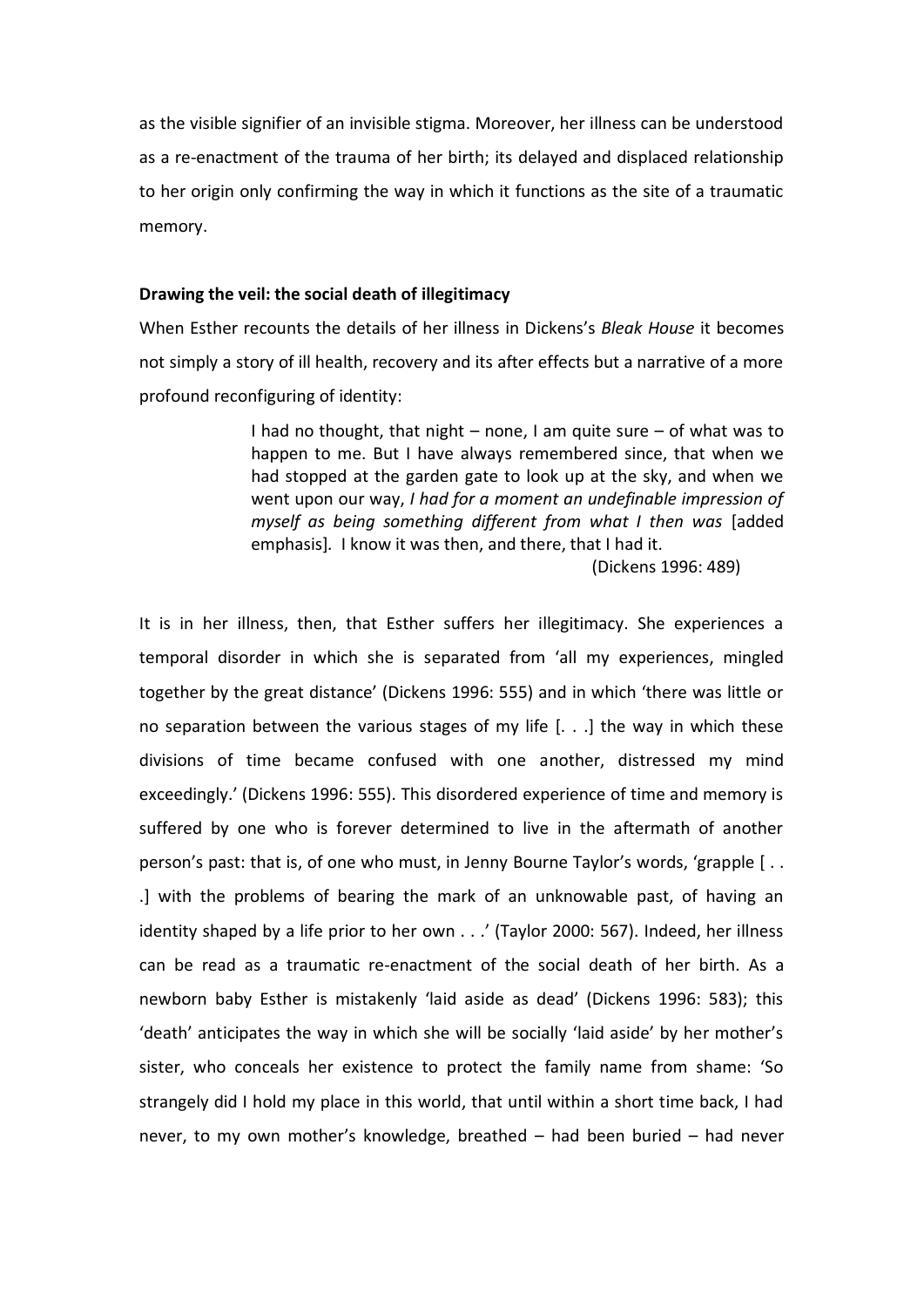been endowed with life – had never borne a name' (Dickens 1996: 583).<sup>5</sup> Esther's illness awakens a 'terror of self' (Dickens 1996: 583; 586; 669) borne of the experience of being mistakenly alive, both in surviving her illness and outliving her illegitimate origins:

> I felt as if I knew it would have been better and happier for many people, if indeed I had never breathed. That I had a terror of myself, as the danger and the possible disgrace of my own mother, and of a proud family name. That I was so confused and shaken, as to be possessed by a belief that it was right, and had been intended, that I should die in my birth; and that it was wrong, and not intended, that I should be then alive.

> > (Dickens 1996: 583)

Her sense of being somehow posthumous to her own identity is conveyed in her characterization of her living self as a ghost: 'I felt for my old self as the dead may feel if they ever revisit these scenes' (Dickens 1996: 708). The traces of Esther's 'old self' survive to haunt her 'altered self' but in a strong sense it is her 'altered self' which bears the closest relation to her origins, bearing as it does a sense of stigmatized difference. I would suggest that Esther and her mother's experience of illegitimate daughterhood and maternity respectively becomes uncannily overdetermined – and does so because illegitimacy, as a legal, social and cultural construction, is deeply implicated in patriarchal power.

As a discursive construction, illegitimacy is symptomatic of a culture which effectively consigns *all* women to the social death of having no name. Taylor suggests that:

> [The] creation of a distinction between legitimate and illegitimate children is clearly central to both the definition and establishment of patriarchal power, of the ascendancy of the name and genealogy of the father over that of the mother, of the transmission of property and established power.

> > (Taylor 1996: 121-2)

<sup>&</sup>lt;sup>5</sup> The strangeness of Esther's plight as an illegitimate is echoed not only in the figure of Squod but also that of Jo, the homeless child street sweeper from whom Esther contracts smallpox: "To be hustled, and jostled, and moved on; and really to feel that it would appear to be perfectly true that I have no business, here, or there, or anywhere; and yet to be perplexed by the consideration that I *am* here somehow too, and everybody overlooked me until I became the creature I am! It must be a strange state, not merely to be told that I am scarcely human [. . .] but to feel it of my own knowledge all my life! [original emphasis]" (Dickens 1996: 257-8).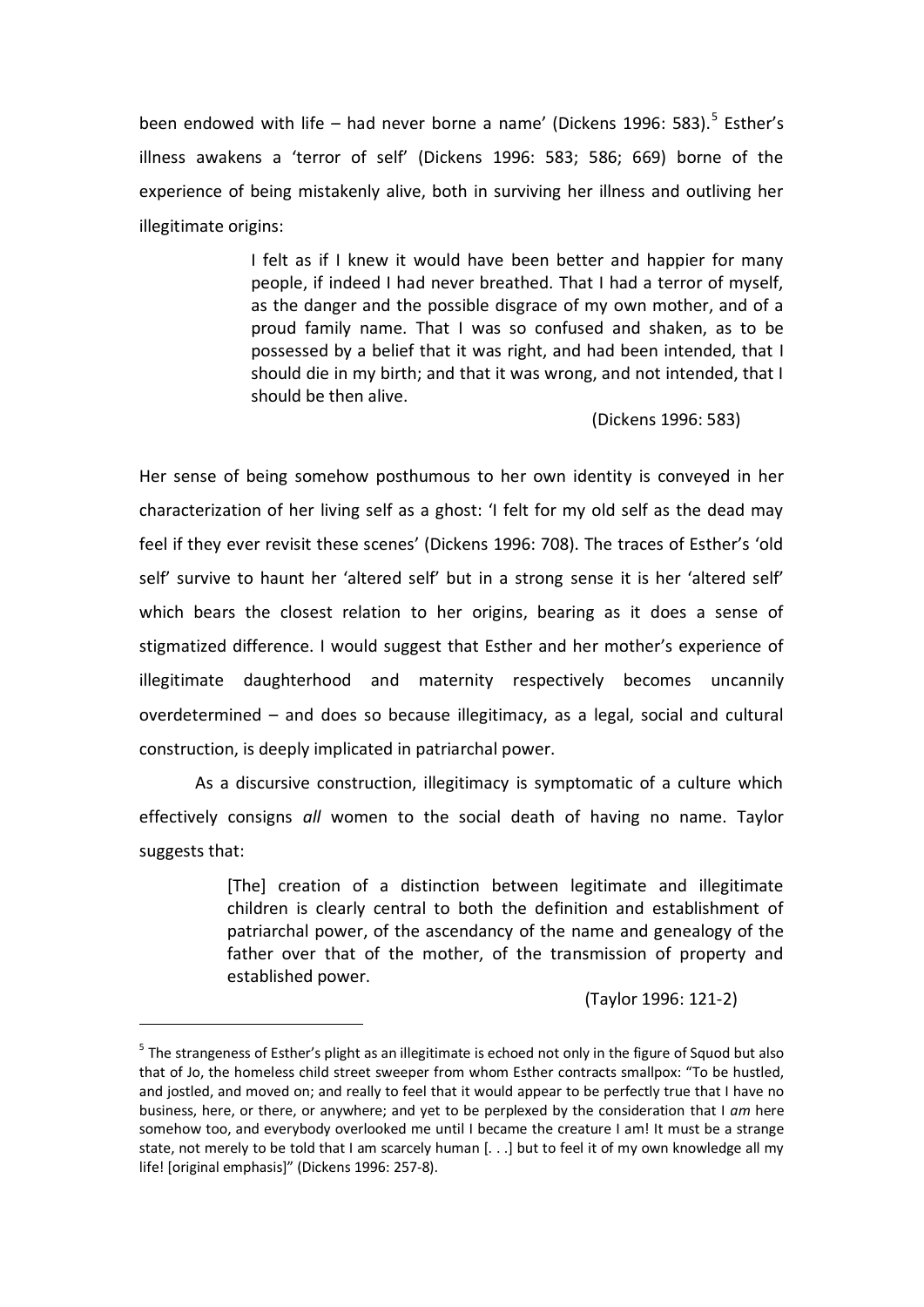Indeed, the laws of legitimacy ensure the perpetuation of patriarchal power in both material and symbolic forms. A paternal genealogy ensures the transmission of economic power, through the inheritance of property, between generations of father and son; it also enacts the erasure of a female genealogy through the privileging of the patronym. Implicit in the laws of legitimacy is the construction of women as objects of exchange between men and of children as subject to ownership by the father. As such, legitimacy can be considered a regime whose purpose is to control female reproductive sexuality; the arbitrariness of the power it mobilizes is evident in the cultural distinction between the marital mother as 'natural' and the illegitimate mother as 'deviant' (see Fink and Holden 1999). Indeed, illegitimacy can be considered both an exercise of patriarchal power and a symptom of its precariousness; as Taylor writes: 'Illegitimacy marks the breach of the rule on which its existence depends; it is thus both constitutive and transgressive' (Taylor 1996: 121). Historically, common law defined the illegitimate as *filius nullius*: that is, 'nobody's child'. It is ironic, then, that in *Bleak House* it is Esther's father, Hawdon, who appropriates the name which describes her illegitimate condition: Nemo or 'no name'.<sup>6</sup> Hawdon is an interestingly feminized figure in his social destitution, addiction and abject demise; played sympathetically by John Lynch in the 2005 adaptation, his expressive eyes and long, curling dark hair suggest a rather sensuous vulnerability. However, the 2005 adaptation also seems to attempt to recuperate his masculinity; a close-up of a collection of military medals, pawned to support his addiction to opium, serves not only to dramatically establish Hawdon's name but also to reveal his commendations for bravery. Jenny Teichmann has written that 'under the *filius nullius* rule no one had a legal obligation to support an illegitimate child. But *no one* did not necessarily mean no one: it meant, rather, *no legal person* – in effect, *no man* [original emphasis]' (Teichman 1982: 107). This denomination not only instates the illegitimate child's lack of legal identity but also reiterates the denial

 $\overline{a}$ 

<sup>6</sup> Also the title of Wilkie Collins's 1862 novel about illegitimacy, *No Name*.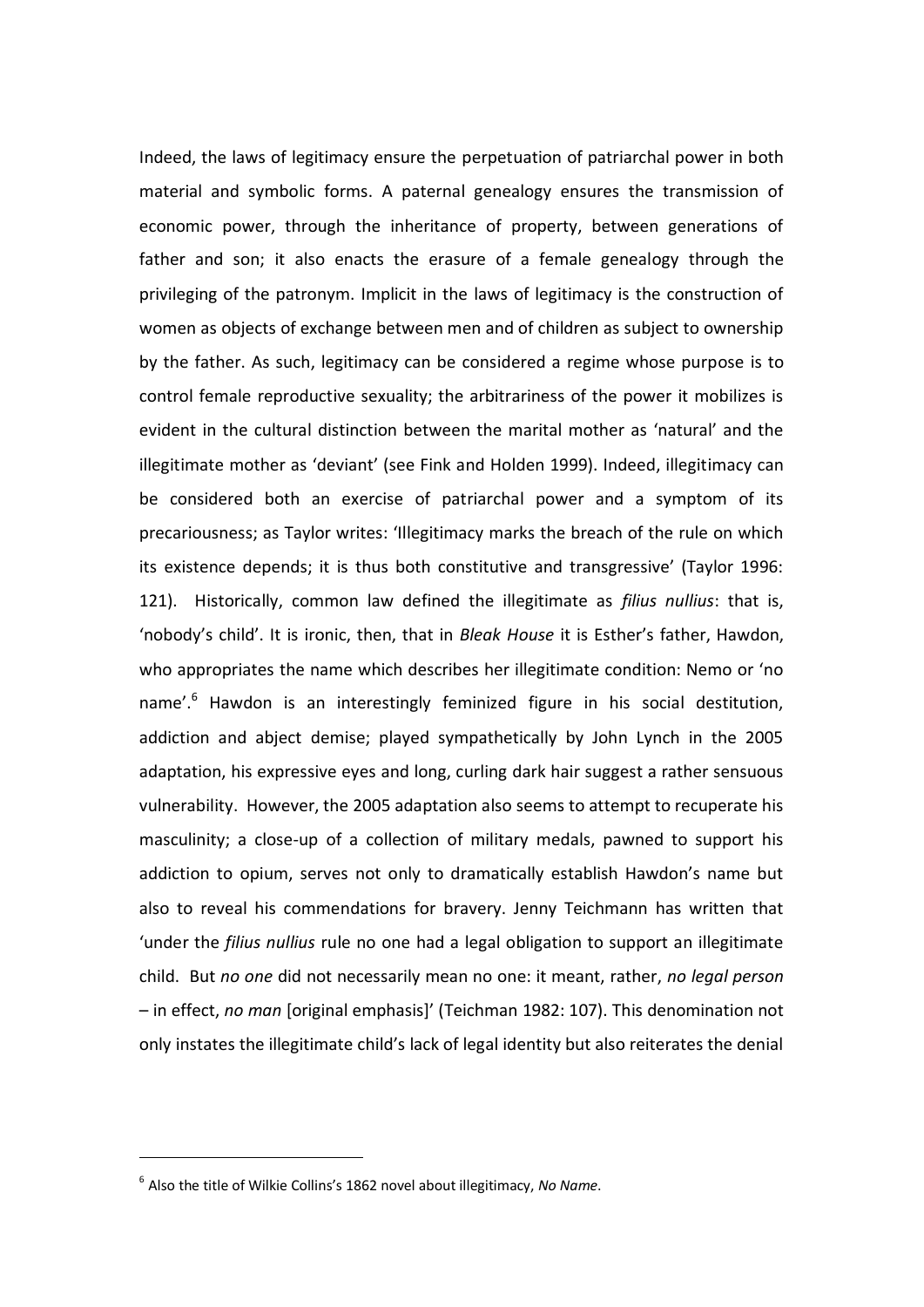of legal existence to the mother; she is the 'nobody' whose child the illegitimate is.<sup>7</sup> The illegitimate is its mother's child and as such is feminized to the extent that it shares with its mother her nameless condition as a woman. The illegitimate who is also female is then doubly marginalized; as Carolyn Kraus writes, 'an illegitimate woman is doubly alien to the culture in which she lives' (Kraus 2003: 196). $^8$  As Miss Barbary insists to the child Esther, the illegitimate daughter understands the disgraced condition to which she and her mother are subject 'as no one save a woman can' (Dickens 1996: 30). In the traumatic structure of the narrative, mother and daughter are lost to each other again and again, in an almost compulsive reenactment of the 'social death' to which they are both committed.<sup>9</sup> Not only is Esther 'orphaned' by her removal from her mother at birth but Lady Dedlock is bereaved by the removal of her daughter as stillborn; in her childhood, Esther is 'frozen' (Dickens 1996: 30) by punitive nurturing and Lady Dedlock 'falls' into a 'freezing mood' (Dickens 1996: 22). It is only in her illness that Esther apprehends a loss of self and that Lady Dedlock, having discovered that her daughter is living, experiences what it might be to lose her. Their reunion paradoxically effects a renunciation; rather than the beginning of a relationship it marks the end of what has never been: it is both the first and 'the last time' (Dickens 1996: 582).

I have suggested that through her illness Esther experiences, in a kind of traumatic repetition, the social death of her illegitimate birth. I would further propose that both Esther and her mother, Lady Dedlock, are implicated in an economy of visibility in the 2005 adaptation which draws attention not only to their biological relationship but also to their shared condition as women whose identities are unauthorised by patriarchal culture.<sup>10</sup> I have suggested the significance of the mirror as a visual technology through which Esther's apprehension of her identity is

 $^7$  Carol Smart writes that "it is the paternity of a child, rather than the 'maternity', that provides the link with the kinship network [. . .] In the legal sense the illegitimate child did not exist" (Smart 1987: 101).

 $^8$  Kraus makes an analogy between women and illegitimates: 'historically, the disadvantages suffered by bastards in patriarchy have often been similar to, if more dramatic than those endured by women, their fellow representatives of the other' (Kraus 2003: 196).

 $<sup>9</sup>$  Carolyn Dever (1998) has commented on the way in which Esther 'loses' her mother not once but</sup> three times in the novel.

<sup>&</sup>lt;sup>10</sup> The Oxford English Dictionary defines 'illegitimate' as: 'Not legitimate, not in accordance with or authorized by law; *unauthorized* [added emphasis], unwarranted; spurious; irregular, improper' in addition to 'not born in lawful wedlock; not recognized by law as lawful offspring; spurious, bastard.'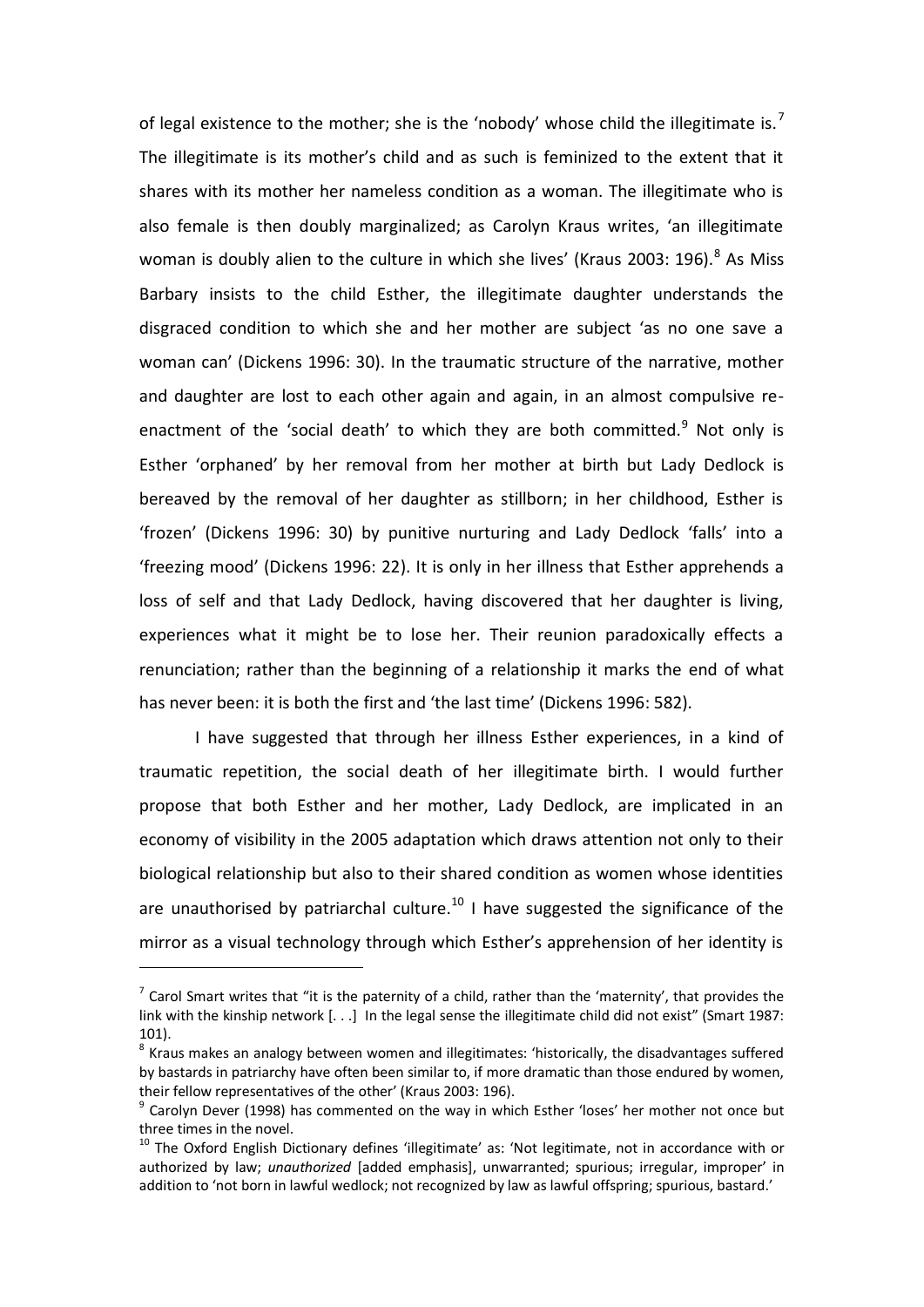mediated; I now wish to explore the role of the veil in relation to Lady Dedlock. The veil can be read as a technology of the visual employed by Lady Dedlock in an attempt to manage the ways in which her face is read. However, like the mirror, what it reveals is a complex, palimpsestuous layering of subjectivity. Lady Dedlock assumes a literal veil as a disguise to conceal her identity, for example when visiting the scene of Hawdon's death. However, the 'veiling' of Lady Dedlock's face is also achieved facially by a regime of emotional management, practised by one 'long accustomed to suppress emotion, and keep down reality' (Dickens 1996: 851). Hence, as Dickens's novel suggests, her face is itself deployed as a veil behind which she is able to retreat: 'she drew her habitual air of proud indifference about her like a veil' (Dickens 1996: 579). A sense of the face as a concealing surface is conveyed in Gillian Anderson's performance as Lady Dedlock. Repeatedly depicted in frozen postures, her figure and face demonstrate a stillness in dramatic contrast to the otherwise dynamic pace of the action. The composition of Anderson's expression is suggestive of a sustained and practiced repression: the pursed lips, arched eyebrows, taut neck and drawn posture. At stake in this repression is the concealment not only of her status as the mother of an illegitimate child but also of her publicly unacknowledged grief at the loss both of her lover and her apparently stillborn daughter. A key scene in the 2005 adaptation occurs where Lady Dedlock visits the former residence of Captain Hawdon. As she raises her face to the upper window of the room in which he died, the veil which is intended to conceal her identity  $-$  and indeed to mistakenly identify her as her own maid – ripples across her face like the fabric of a screen. Her features, habitually arrested, are set in motion; we see on the surface of her veil the emotion it is intended to conceal as her face appears to waver and dissolve. The televisual rendition of this moment, in which Lady Dedlock attempts to see what can no longer be seen, echoes Dickens's description of her response to Guppy's inadvertent revelation that her daughter lives:

> Lady Dedlock sits before him, looking him through, with the same dark shade upon her face, in the same attitude even to the holding of the screen, with her lips a little apart, her brow a little contracted, but, for the moment, dead. He sees her consciousness return, *sees a tremor pass across her frame like a ripple over water* [added emphasis], sees her lips shake, sees her compose them by a great effort, sees her force herself back to the knowledge of his presence, and of what he has said.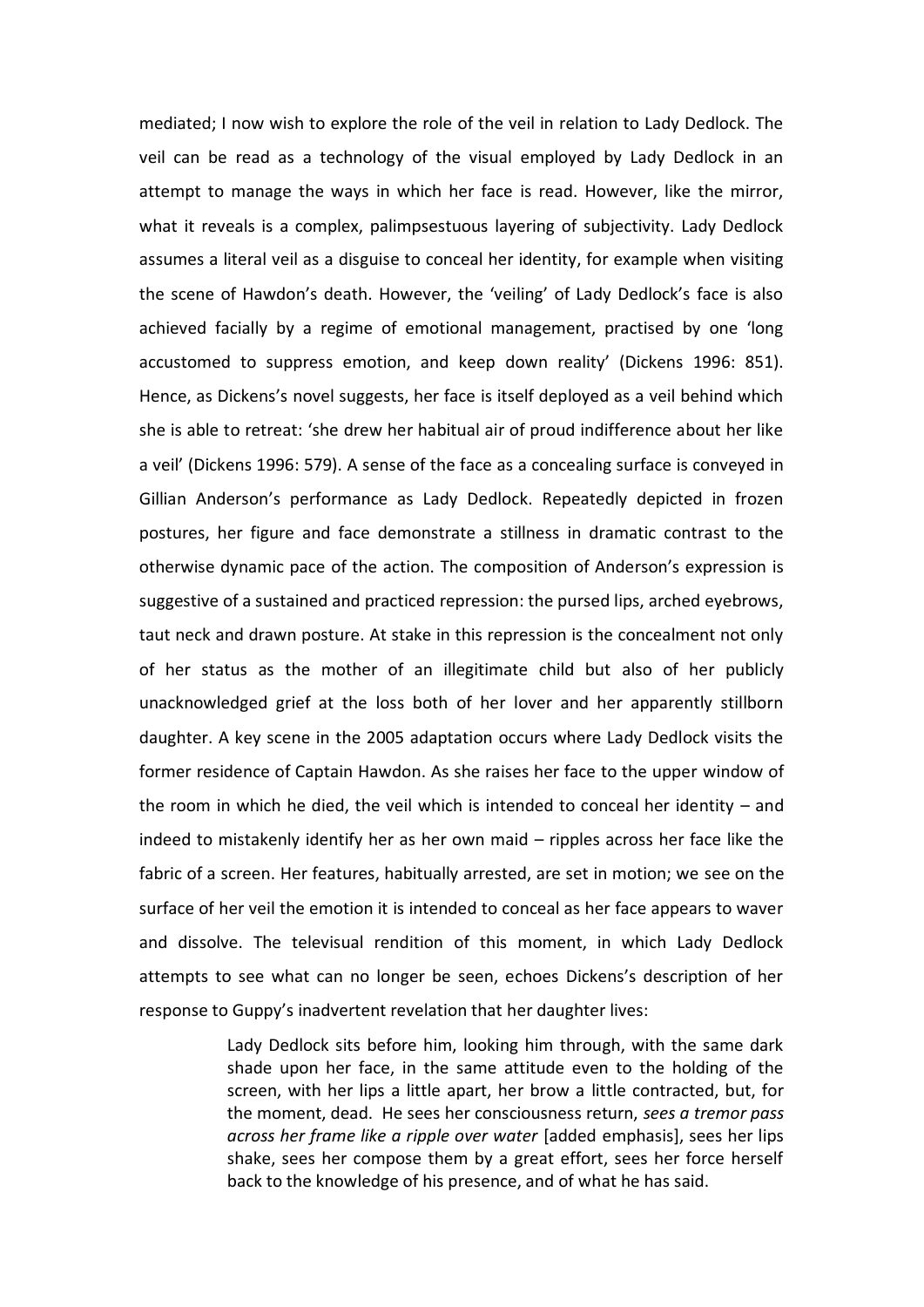Lady Dedlock's face becomes a kind of screen and its relationship to the visible is as complex as that of a screen; one the one hand it serves to hide and conceal that which she wishes to protect from exposure, but on the other hand it becomes a surface onto which impressions may be projected.

The absence which Lady Dedlock seems to suffer in the above scene reenacts – and anticipates – her social death. In another scene of apparent misrecognition in Dickens's novel, at the location of Lady Dedlock's death, Esther discovers 'the mother of the dead child  $[...]$  a distressed, unsheltered, senseless creature' (Dickens 1996: 915). Mistaking Lady Dedlock disguised in the clothes of an impoverished and bereaved mother (Jenny), Esther recognises her mother as the traumatised and socially destitute subject which she is; Esther also confirms her status as the 'dead child' to whom Lady Dedlock is mother. I wish to conclude by reflecting on the scene of visual abjection which accompanies the graveyard discovery of Lady Dedlock's body in the 2005 adaptation. Throughout the adaptation Lady Dedlock is repeatedly depicted in carefully framed, static profiles in which the formal composition of the shot is echoed in Anderson's rigidly composed facial bearing and deportment. Here, however, the location of Lady Dedlock's body is revealed in a sequence of images rapidly edited to reveal a sudden and shocking identification. The presence of Lady Dedlock's body within the establishing shot is at first difficult to discern; while its location occupies the centre background its status within the scene is obscured by the oblique and fragmenting angles of declining headstones, low-lying moss covered branches and heavily falling rain. A rapid closeup reveals Lady Dedlock's body slumped behind black iron railings, her hair loose and covering her shoulders and her red dress splayed over the ground. A reverse angle shot only further exacerbates the sense of visual disorientation as the drapes of her dress are all that are visible, her head and face being concealed from view. The outlines of Lady Dedlock's body recede and fragment as she finally succumbs to the 'social death' decreed by her transgression. The wavering dissolution suggested by the veil at the location of Hawdon's death is here a property not *of* the veil but its removal; the veil is drawn away to reveal an existence erased. In surviving, Esther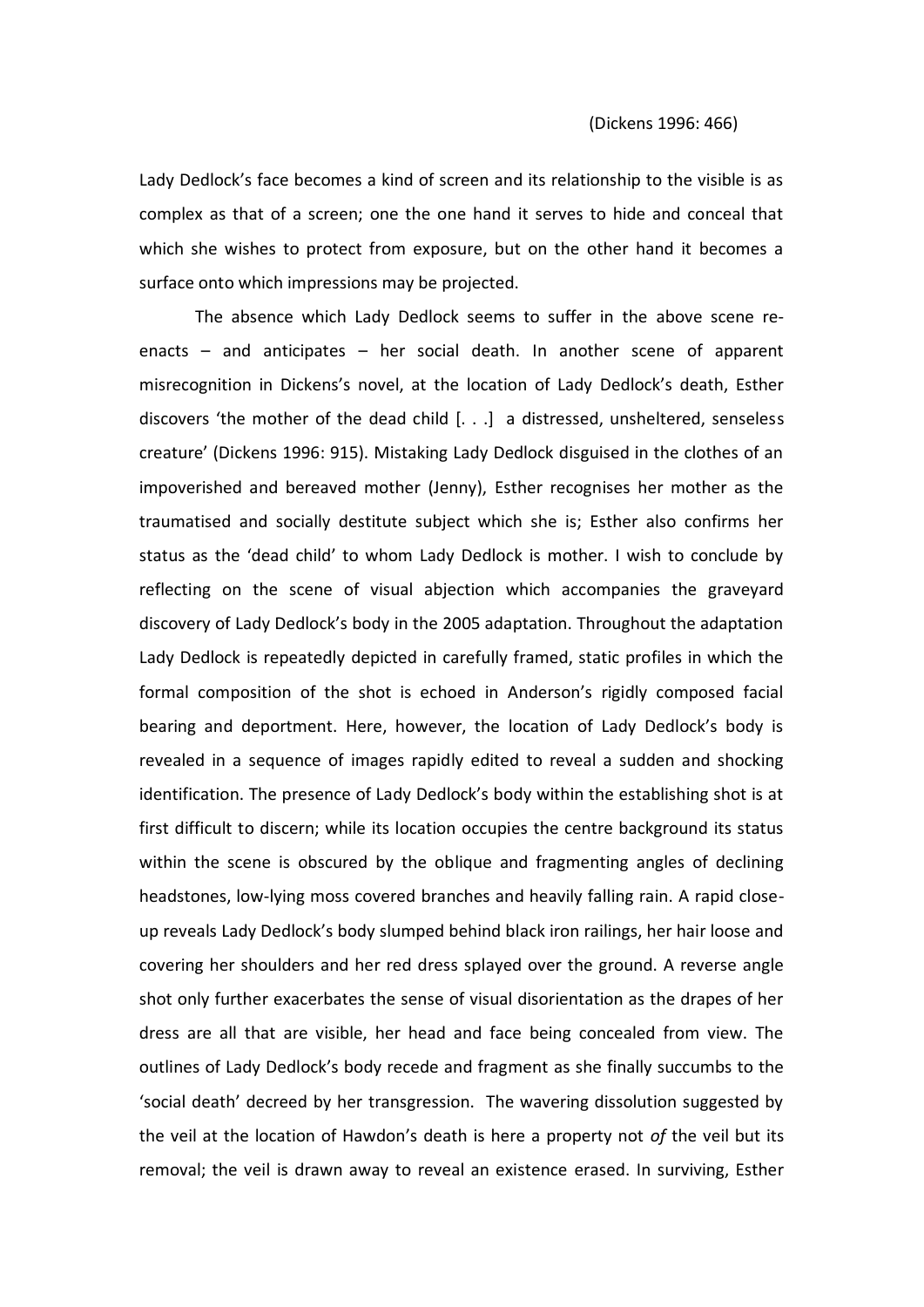becomes visible; the scars which mark her 'altered self' may be socially stigmatizing but they also signify her ongoing existence in the world. By contrast, Lady Dedlock succumbs to obscurity, both visual and social, in her death.

In *Epistemology of the Closet*, Eve Kosofsky Sedgwick writes that '[t]he story of Esther seems a model for a certain simplified but highly potent imagining of coming out and its transformative potential' (Sedgwick 1990: 75). Sedgwick is not discussing Dickens's Esther in *Bleak House* but rather the Biblical Esther as represented by Racine and Proust. $^{11}$  However, her discussion of Esther's story as a narrative of passing is suggestive when considering the significance of Esther's name in *Bleak House*.<sup>12</sup> I opened this discussion with a suggestion that Esther's narrative can be read as a story of passing in relation to her illegitimacy and the economies of visibility in which it is implicated. Indeed, Schlossberg suggests that passing is implicated in a 'seemingly intimate relationship between the visual and the known' and thus becomes 'a highly charged site for anxieties regarding visibility, invisibility, classification, and social demarcation' (Schlossberg 2001: 1). In her study of representations of illegitimacy, *The Name of the Mother: Writing Illegitimacy*, Marie MacLean draws a distinction between restorative narratives of 'relegitimation' and narratives of 'delegitimation'; the latter reject the logic of legitimacy either by 'selfexclusion from a world one rejects and by which one is rejected' or by 'self-inclusion in a world of the marginalized' (MacLean 1994: 6). Esther's apparently assiduous assimilation into the legitimate world in *Bleak House* might seem to suggest that her narrative is aligned with relegitimation; however, the visual economies of illness and illegitimacy which I have explored tell a different story. They align her with the world of the marginalized and of the 'marked'. In a significant departure from the text of Dickens's novel, the 2005 adaptation does *not* have Esther rejoice, after her reunion with the mother, 'that I was so changed  $[...]$  that I could never disgrace her by any trace of likeness' (Dickens 1996: 579). On the contrary, Esther's post-illness 'queer beauty' affirms her affinity with those whose 'likenesses' evince an uncanny or oblique relationship to the normative world. The cost of survival is Esther's

 $11$  Esther's Jewish identity is concealed in her marriage to Ahasuerus; in acting to save the Jews from massacre she also reveals her identity as Jewish.

 $12$  The significance of Esther's multiple names are also discussed by Briganti (1990).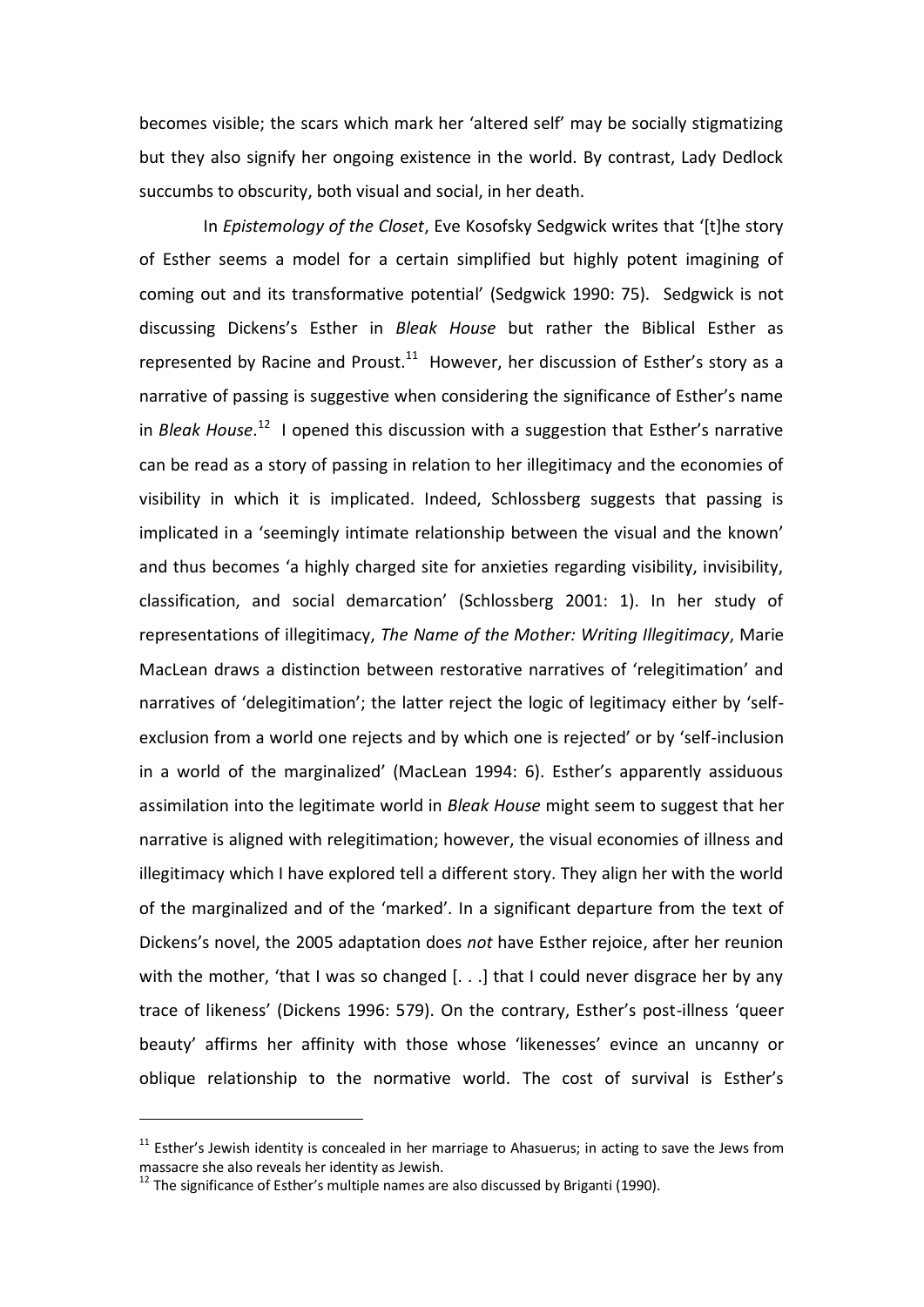subjection to the ways in which she will now be seen and read; a fate which her illegitimacy has taught her to evade at all costs. However, 'visibility is not transparency' (Treichler, Cartwright and Penley 1998: 3): to see is not to know, or rather the knowledge which seeing both discloses and screens is not transparent. In the 2005 adaptation of *Bleak House*, a complex interaction between vision, the visual and the visible is evident which confounds any understanding of what can be *seen* as the exclusive and legitimating origin of what can be *known*.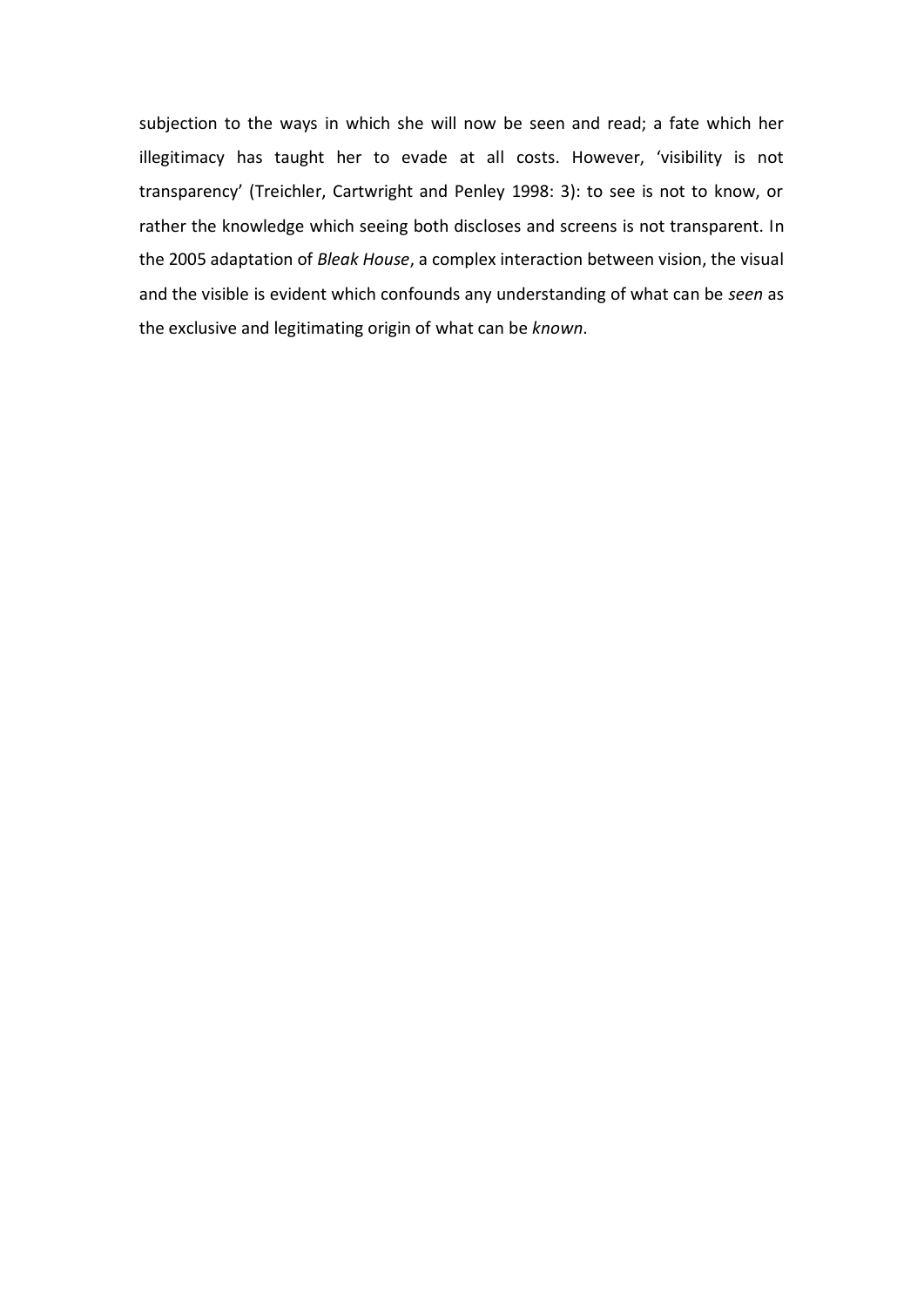#### **Works cited**

*10 Years Younger* (2004-), UK, Channel 4 / Maverick.

*Bleak House* (2005), UK, BBC.

- Briganti, Chiara (1990), 'The Monstrous Actress: Esther Summerson's Spectral Name', *Dickens Studies Annual*, 19, 205–230.
- Dever, Carolyn (1998), *Death and the Mother From Dickens to Freud: Victorian Fiction and the Anxiety of Origins*, Cambridge: Cambridge University Press.

Dickens, Charles (1996 [1853]), *Bleak House*, London: Penguin.

- Dillon, Sarah (2005), 'Reinscribing De Quincy's Palimpsest: The Significance of the Palimpsest in Contemporary Literary and Cultural Studies', *Textual Practice*, 19:3, 243–263.
- Fink, Janet and Katherine Holden (1999), 'Pictures from the Margins of Marriage: Representations of Spinsters and Single Mothers in the mid-Victorian Novel, Inter-War Hollywood Melodrama and the British Film of the 1950s and 1960s', *Gender & History*, 11:2, 233–255.
- Holmes, Martha Stoddard (2004), *Fictions of Affliction: Physical Disability in Victorian Culture*, Ann Arbor: University of Michigan Press.

Hutcheon, Linda (2006), *A Theory of Adaptation*, Routledge: London and New York.

- Kraus, Carolyn (2003), 'Bastard Logic and the Epics of Female Illegitimacy', *a/b: Autobiography Studies*, 18, 196–218.
- MacLean, Marie. (1994), *The Name of the Mother: Writing Illegitimacy*, London and New York: Routledge.
- Michie, Helena. (1989), '"Who is this in Pain?": Scarring, Disfigurement, and Female Identity in *Bleak House* and *Our Mutual Friend', Novel: A Forum on Fiction*, 22:2, Winter, 199–212.
- Moseley, Rachel (2000), 'Makeover takeover on British Television', *Screen* 41:3, 299– 314.
- Rodas, Julia Miele (2004), 'Tiny Tim, Blind Bertha and the Resistance of Miss Mowcher: Charles Dickens and the Uses of Disability', *Dickens Studies Annual*, 34, 51–97.